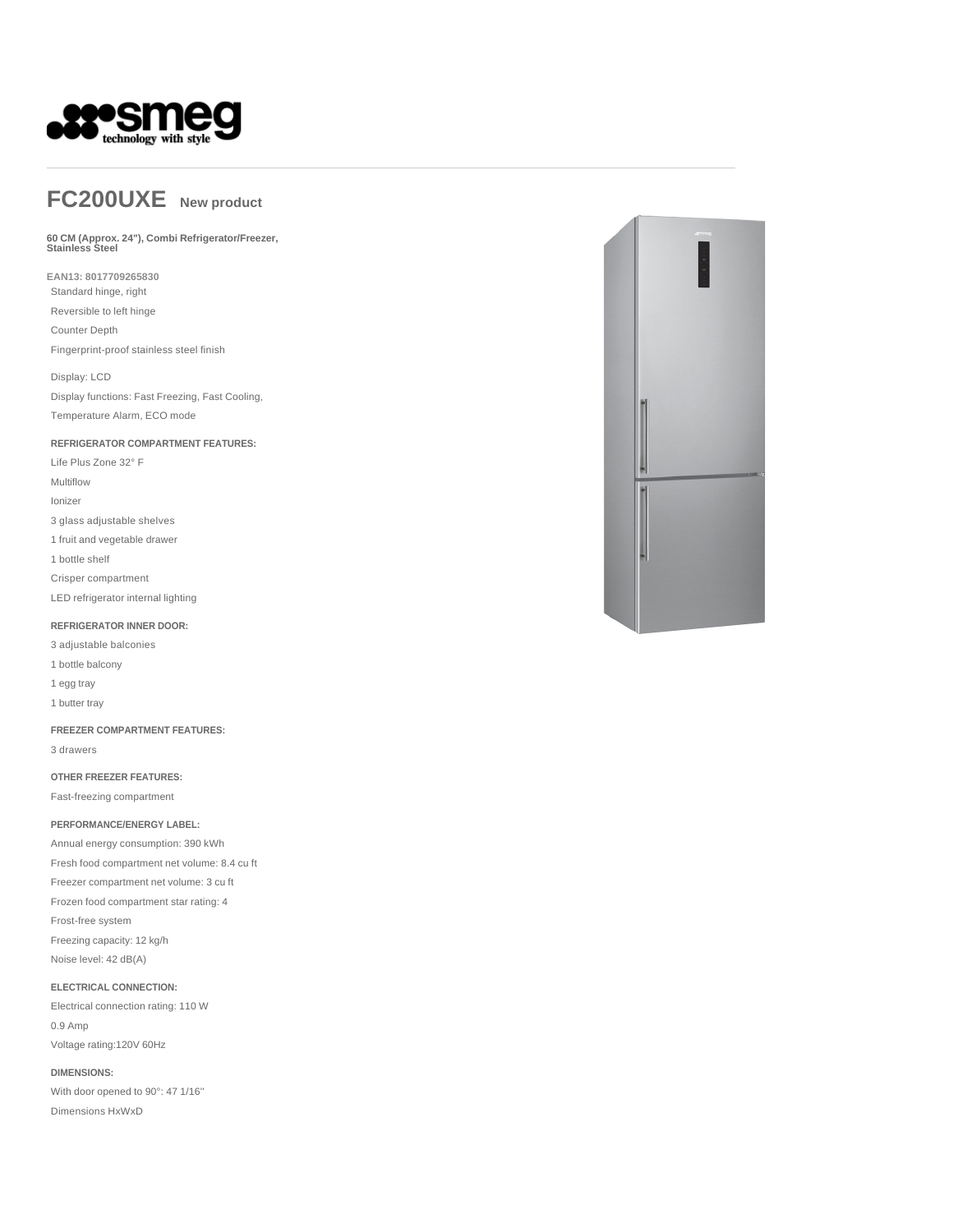78 3/8''' x 23 7/16'' x 23 1/4''

#### **Functions**



**SMEG U.S.A. INC. A&D BUILDING 150 EAST 58th STREET, 7th FLOOR NEW YORK, NY, 10155 Tel. +1 212 265 5378 Fax +1 212 265 5945**